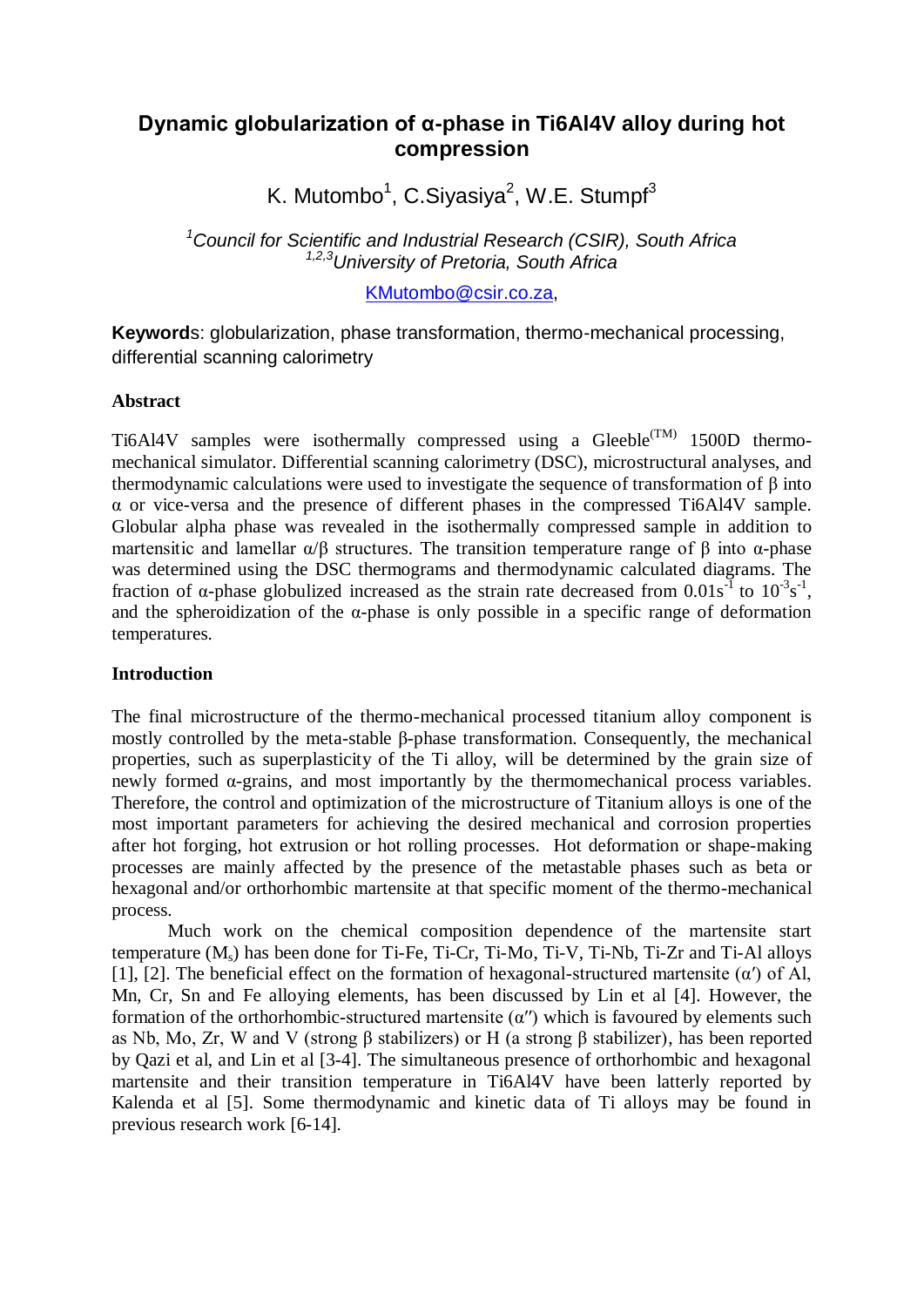The occurrence of  $\beta$  into  $\alpha$  or  $\alpha$  into  $\beta$  transformations concurrently with isothermal and non-isothermal compression in the  $\beta$  or  $(\alpha+\beta)$  phase field, can impact on the microstructure evolution, and the final  $\alpha$ -grain size.

Much effort has been invested in the understanding of the process mechanism and kinetics; and the effect of temperature, strain rate and strain on the dynamic globularization. Still, the impact of the β to  $α$ -phase transition during this process needs to be investigated. Therefore, this study is exploring the simultaneous occurrence of  $\beta$  to  $\alpha$ -phase transformation and  $\alpha$ phase globularization during hot compression.

#### **Experimental**

Isothermal compression, to 60% reduction of cylindrical Ti6Al4V samples of 10 mm diameter and 15 mm length, was performed by means of a Gleeble<sup> $(TM)$ </sup> 1500D thermomechanical simulator, according to treatment condition A (Table 1). Samples, under strain rate of  $10s^{-1}$ ,  $5s^{-1}$ ,  $1s^{-1}$ ,  $0.1 s^{-1}$ ,  $0.01 s^{-1}$  and  $0.001 s^{-1}$ , were compressed at temperatures varying from  $650^{\circ}$ C to  $1100^{\circ}$ C at intervals of  $50^{\circ}$ C. The WC anvils with a Silica barrier around them to approach near-isothermal conditions were used to minimise the temperature gradient along the length of the sample. The thermo-mechanical processing method is shown in Figure 1.

The thermal analysis was carried out in a simultaneous thermal analyzer NETZSCH DSC STA 449F3 (Rhodium furnace) using an  $Al_2O_3$  crucible purged with 244.3 ml/min Argon. Ti6Al4V samples of 5 mm diameter and 2 mm thickness were heated from RT and cooled down to  $30^{\circ}$ C according to the treatment B (Table 1). The Ti6Al4V samples' chemical composition is shown in Table 2, and was previously isothermally compressed according to treatment A (Table 1).

Optical microscopy and scanning electron microscopy were performed on the asreceived and isothermally compressed Ti6Al4V samples to investigate the mechanism of deformation in the β-field and (α+ β) field; and the globularization of the α-phase.

Table 1. Heat treatment conditions of the as received Ti6Al4V alloy

|                                                                              | <i>Treatment</i><br>condition | Equipment | <b>Heating</b><br>rate. $\mathrm{C/s}$ | *Solution treatment<br>Temperature, ${}^{\circ}C$ | Cooling<br>rate. $\mathrm{C/s}$ | Compression<br>temperature, ${}^{\circ}C$ | Cooling to<br>$RT.~^oC/s$ |
|------------------------------------------------------------------------------|-------------------------------|-----------|----------------------------------------|---------------------------------------------------|---------------------------------|-------------------------------------------|---------------------------|
|                                                                              |                               | Gleeble   |                                        | i 200-                                            | 150                             |                                           | 150                       |
|                                                                              |                               | DSC       |                                        | 1200                                              | -                               | -                                         | 20                        |
| Note: * holding time of 5 min, $T_D$ : 750°C, 800°C, 900°C, 1000°C or 1100°C |                               |           |                                        |                                                   |                                 |                                           |                           |



Table 2. The chemical composition of the as received Ti6Al4V alloy

Figure 1. Schematic thermo-mechanical processing schedule used for compression of Ti6Al4V samples.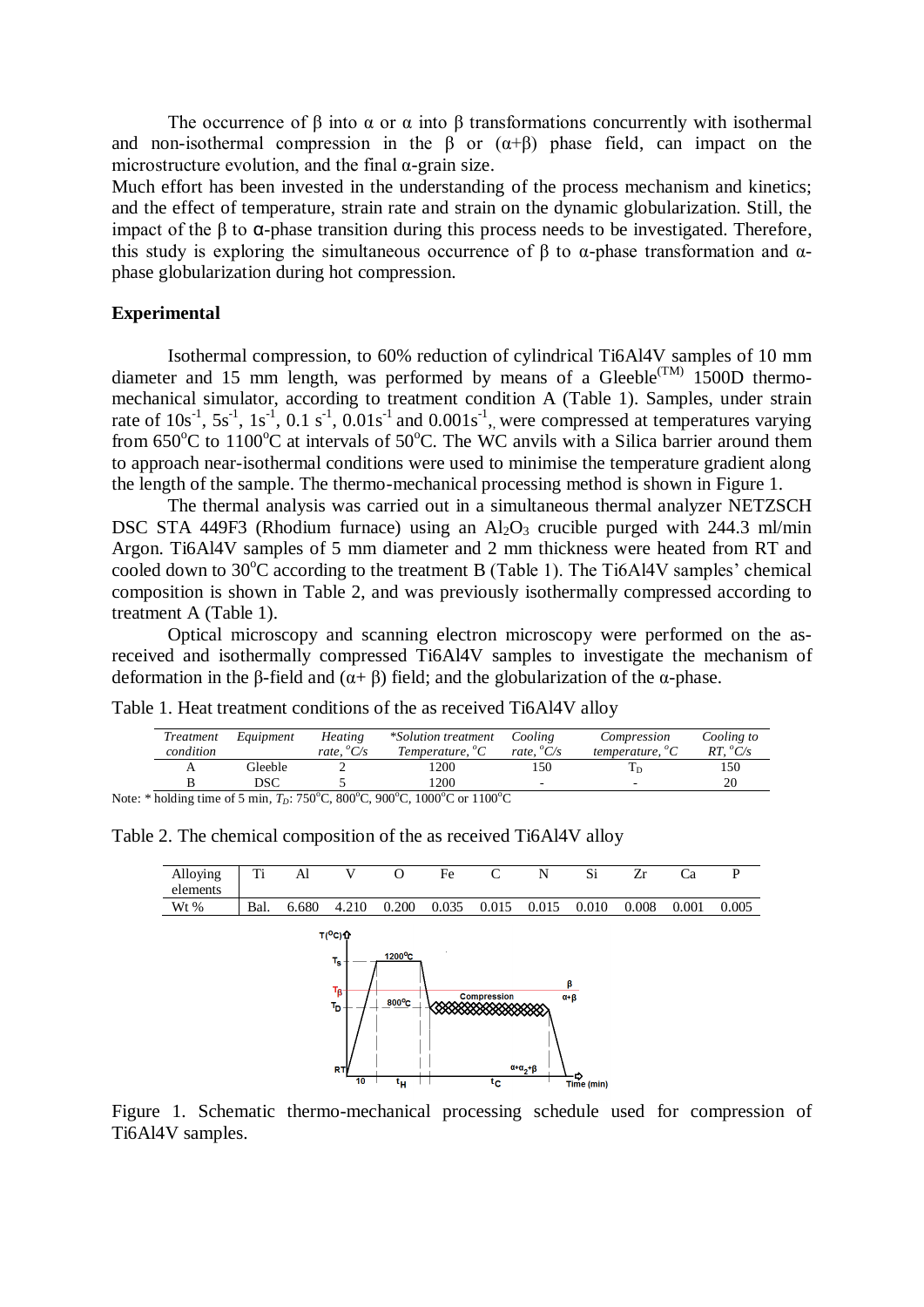#### **Results and discussion**

The typical macrostructures of the isothermally compressed Ti6Al4V alloy in the respective temperature ranges of  $1100^{\circ}$ C to  $950^{\circ}$ C and  $900^{\circ}$ C to  $650^{\circ}$ C are shown in Figures 2a and 2b. Macroscopic observations revealed a homogenous deformation, with elongated grains in the deformation temperature range of  $1100^{\circ}$ C to 950<sup>o</sup>C (above the β-transus). However flow localization zones are observed in between 900<sup>o</sup>C to 650<sup>o</sup>C (in [ $\alpha$ + $\beta$ ] field): little or no deformation zones (LDZ or NDZ), moderate deformation zones (MDZ) and intense shearing zone (ISZ).





The typical microstructures of the isothermally compressed Ti6Al4V alloy at a strain rate of 0.001/s are shown in Figure 3. The Ti6Al4 compressed at the temperature range of  $1100^{\circ}$ C to  $950^{\circ}$ C (Figure 3a), revealed elongated and partially martensitic structured grains in the direction perpendicular to the compression stress. From 1100 to  $950^{\circ}$ C no dynamic globularization process occurred during compression (Figure 3a). However, compressing the Ti6Al4V alloy at the temperature range of  $900^{\circ}$ C to  $650^{\circ}$ C led typically to three differently structured zones. The first zone is NDZ or LDZ (Figure 3b) which has a partial martensitic structure with α-phase grain boundaries. The microstructure in this zone is similar to that obtained in Figure 3a. The second zone is MDZ (Figure 3c) which contains acicular and globular  $\alpha$ -phase morphology. And the last zone is ISZ (Figure 3d) which has a relatively finer acicular and globular  $\alpha$ -phase structure. At 900<sup>o</sup>C, 850<sup>o</sup>C, 800<sup>o</sup>C and 750<sup>o</sup>C, and at a strain rate of 0.001/s, dynamic globularization is predominantly observed in ISZ and MDZ (Figures 3c and 3d). Above  $750^{\circ}$ C the globularization of the  $\alpha$ -phase disappeared.

Typical microstructures of Ti6Al4V isothermally compressed in the  $(\alpha + \beta)$  field at a strain rate above 0.001/s, are represented in Figure 4. The microstructures of the MDZ (region dominated by tensile stress) and the ISZ (region dominated by shear stress), for the deformation range temperature from  $900^{\circ}$ C to  $800^{\circ}$ C, are respectively shown in Figure 4a. Partially distorted and segmented  $α/β$  platelets and breakup of the β-phase are clearly revealed in the MDZ. However, completely orientated α/β platelets, perpendicular to the compression direction and breakup of the β-phase are prominently visible in the ISZ. The microstructure of Ti6Al4V deformed at the temperature of  $750^{\circ}$ C and  $650^{\circ}$ C in the MDZ and ISZ are respectively shown in Figures 4b and 4d. Completely distorted thick α/β platelets were revealed in the MDZ and ISZ.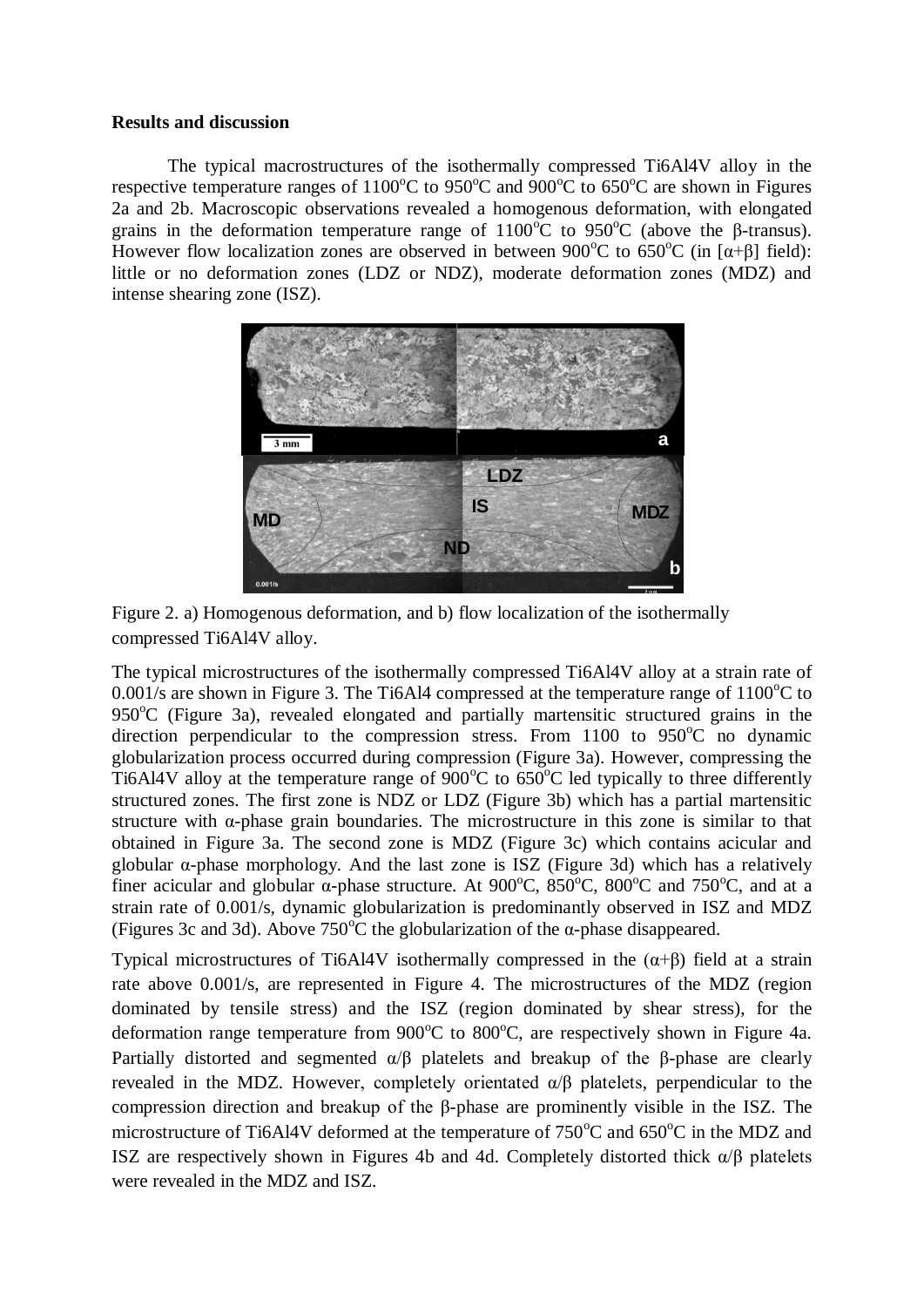

Figure 3. Typical microstructures of Ti6Al4V, a) compressed at a temperature from  $1100^{\circ}$ C to 950°C; and at temperature from 900°C to 750°C, a) in the LDZ or NDZ, b) in the MDZ and c) in the ISZ



Figure 4. Typical microstructures of Ti6Al4V compressed at a strain rate above 0.001/s at 800 $^{\circ}$ C, a) in the MDZ and b) in the ISZ; and at 750 $^{\circ}$ C c) in the MDZ and d) in the ISZ.

The phase formation and phase stability diagrams of the Ti6Al4V alloy in the equilibrium condition are presented in Figure 5. The thermodynamic equilibrium phase calculation of Ti6Al4V alloy by the thermodynamic software, CompuTherm Pandat™ [5], revealed the presence of bcc or β-phase, Ti3Al (hcp) or  $\alpha_2$ -phase and hcp or α-phase. These three phases coexist between RT and about 625<sup>o</sup>C. In the temperature range of 625<sup>o</sup>C and 960<sup>o</sup>C only  $\alpha$ and β-phase are present. The  $\alpha_2$ -phase disappears completely when the temperature of 625<sup>o</sup>C is reached. Above 960<sup>o</sup>C the Ti6Al4V alloy is β-phase only. The α-phase has the lowest Gibbs free energy followed by  $\alpha_2$ -phase between RT and 960°C; however the β-phase becomes the most stable phase above  $960^{\circ}$ C.

The thermal analysis, according to schedule B, of the isothermally compressed Ti6Al4V is typically pictured by the DCS thermogram in Figure 6a. The sample contains α and β-phases as obviously revealed by the microstructural analysis, and the  $Ti<sub>3</sub>Al$  as calculated (Figure 5). The  $\alpha_2$ -phase transforms to  $\alpha$ -phase at about 650°C on heating. The transformed  $\alpha$  and primary α-phase will then transform to β-phase at about 960<sup>o</sup>C (the transus temperature of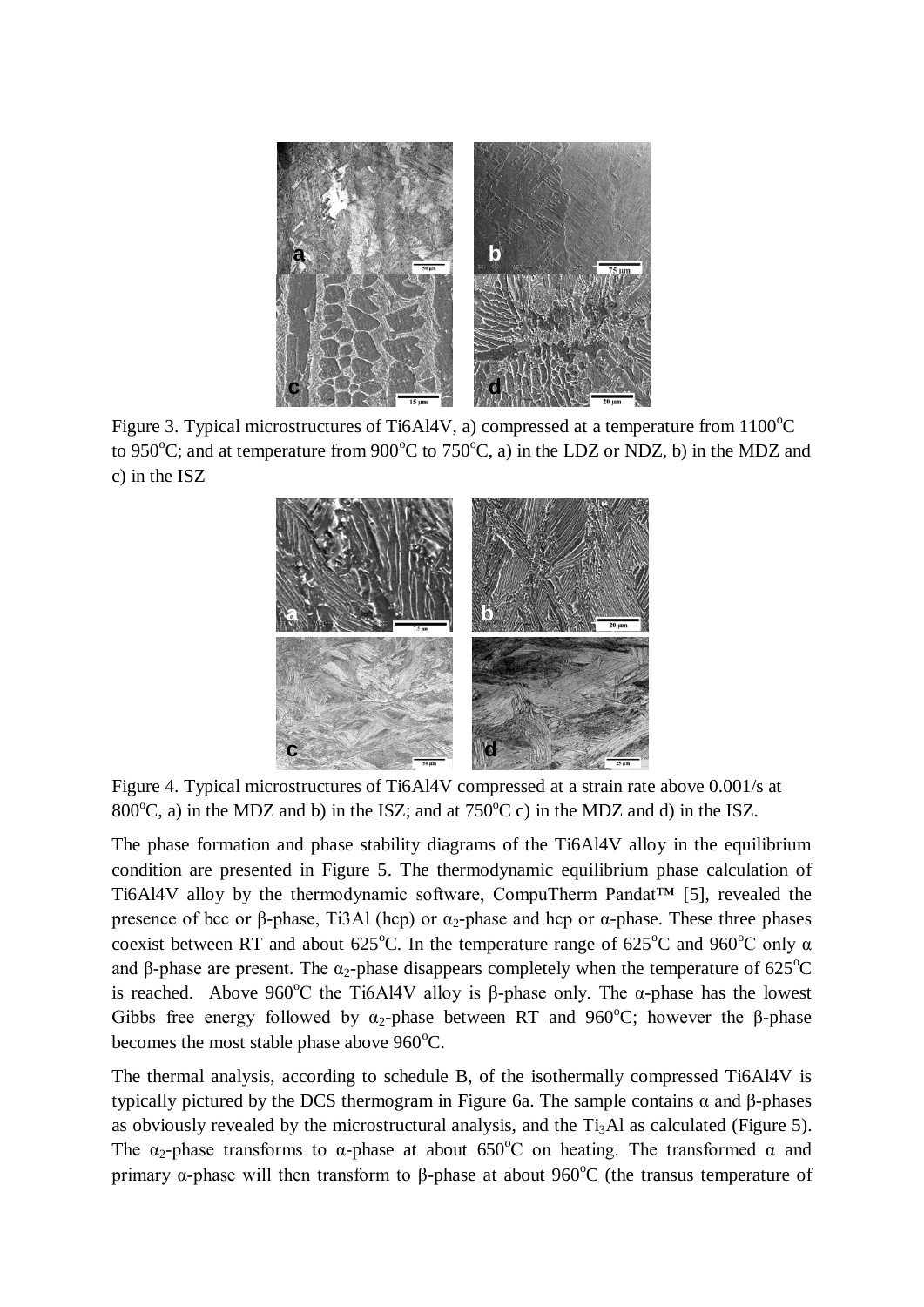Ti6Al4V, with onset at  $847^{\circ}$ C and  $1003^{\circ}$ C which is the end of the reaction). The last peak appearing at  $1080^{\circ}$ C (starting at about  $1020^{\circ}$ C and ending at  $1160^{\circ}$ C), is the hexagonal martensite  $(\alpha')$  transformation peak [5]. However the reverse reaction on cooling takes place at about 900 $^{\circ}$ C (starting at 963 $^{\circ}$ C and finishing at 878 $^{\circ}$ C).



Figure 5. Phase stability and free energy of  $\alpha_2$ , α and β-phase in equilibrium condition from room temperature to  $1200^{\circ}$ C

The flow stress of the isothermally compressed Ti6Al4V at  $800^{\circ}$ C according to treatment A (Table 1) is shown in Figure 6b. The flow stress firstly exhibits strain hardening up to a strain of 0.2 followed by gradual softening before reaching a steady state stress. The transformation of  $\beta$  into  $\alpha$  (the loose packed bcc structure of the  $\beta$ -phase is expected to

be easier to deform than the  $\alpha$ -phase which has an hcp structure that slips prismatically (c/a < 1.62) and not on its basal planes) and the distortion and reorientation of  $\alpha/\beta$  platelets may contribute to this hardening effect. However, the subsequent flow softening is most likely attributed to dynamic recrystallization of deformed grains and deformation-induced dynamic globularization of α-phase.

The isothermally compressed Ti6Al4V contains *α′, Ti3Al, α, β* and *α"*(orthorhombic martenste) [5], as revealed by microstructural analysis, thermodynamic calculations and the DSC thermogram. Additionally, straight, kinked and reorientated *α/β* lamelae were revealed in the LDZ or the NDZ, the MDZ, and the ISZ respectively*.* The *g*lobularization of the αphase dominated in the MDZ, however the fragmentation of the β-phase was more important in the ISZ. The microstructure evolution changing from the LDZ/NDZ to the ISZ was clearly visible. It was mostly affected by the stress characteristics (tensile stress in the MDZ, and shearing stress in the ISZ), strain rate and the deformation temperature. The the straight *α/β*  lamella in the LDZ or NDZ revealed the non-deformed morphology of the prior *α/β* platelets. The kinking (in the MDZ) and complete reorientation (in the ISZ) of the *α* laths are due respectively to tension and shear stresses, as schematically shown in Figure 2b. The shear stress is the main cause of grain and phase boundary sliding. However the fragmentation or breakup of the β-phase is mainly attributed to the shear stresses in the ISZ and the partial transformation of the β-phase. The surface and free energy reduction are the driving forces for this concurrent deformation-transformation process.

The dynamic globularization of the  $\alpha$ -phase is mostly controlled by the  $\beta$  into  $\alpha$ transformation. Above the *β-*transus temperature (T*β*), the isothermal compression concurrently occurred with an  $\alpha$  into  $\beta$  transformation with  $\beta$  being the most stable phase, see Phase Formation and Stability diagram in Figure 5. Below T<sub>β</sub> (between 900<sup>o</sup>C and 750<sup>o</sup>C) the *β* into *α* transformation, with *α* being the most stable phase above 850<sup>o</sup>C, occurred simultanously with the isothermal compression. The optimum condition is obtained in the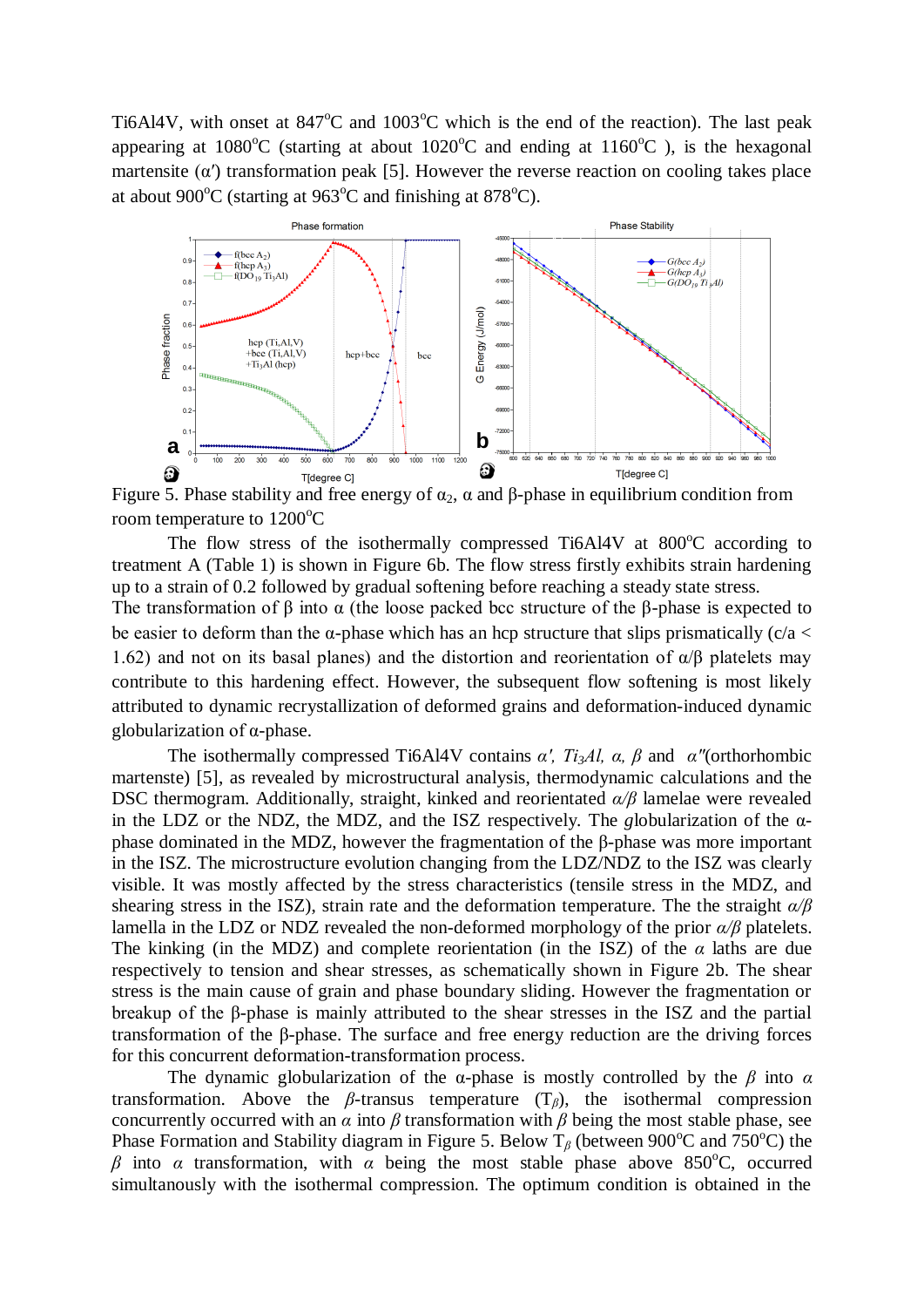temperature range of 900<sup>o</sup>C and 850<sup>o</sup>C where the  $\alpha$  and  $\beta$ -phases have the same Gibbs free energy according to the thermodynamic calculation shown in Figure 5b. The tensile and shear stresses (leading to phase boundary sliding) are contributing singnificantly to the dynamic globularization of the *α*-phase. Therefore, the mechanism of dynamic globularization of the *α-*phase in the Ti6Al4V alloy is actively controlled by the *β* into *α* transformation and the flow stress characteristics. The relatively higher volume fraction of *α*-phase during the isothermal compression within the temperature range of  $850^{\circ}$ C and  $950^{\circ}$ C implies the improvemment of the kinetics of β into α transformation which is due to stress-induced *β* into *α* transformation, as *α* and *β*-phase have the same Gibbs free energy.



Figure 6. a) DSC thermogram of the isothermally compressed Ti6Al4V; and b) the flow stress of the isothermally compressed at  $800^{\circ}$ C

## **Conclusions**

The dynamic globularization of α-phase in the Ti6Al4V alloy during isothermal compression was investigated using thermo-mechanical simulation. The conclusions are here below:

- 1. The isothermal compression above the β-transus temperature led to homogenous deformation, however compression in  $(\alpha + \beta)$  field generated flow localization regions.
- 2. Compressing the Ti6Al4V alloy in the β field showed no dynamic globularization of the α-phase, however compression in the  $(α+β)$  field at temperature above 650<sup>o</sup>C produced αphase globules.
- 3. Increasing the strain rate to above 0.01/s, supressed the dynamic globularization of the αphase.
- 4. The globular structure of the α-phase is mostly observed in the regions subject to tension and shear stresses.
- 5. Kinking and complete reorientation of *α* laths are due to tension and shear stresses respectively. However the breakup of the β-phase is mainly attributed to the shear stresses and partial transformation of β into  $α$  -phase.
- 6. The β into α-phase transformation mainly controlled the dynamic globularization of *α*phase.

# **Acknowledgement**

The authors acknowledge the financial support of the DST (South African Department of Science and Technology) as well as permission to publish from both the CSIR and the University of Pretoria.